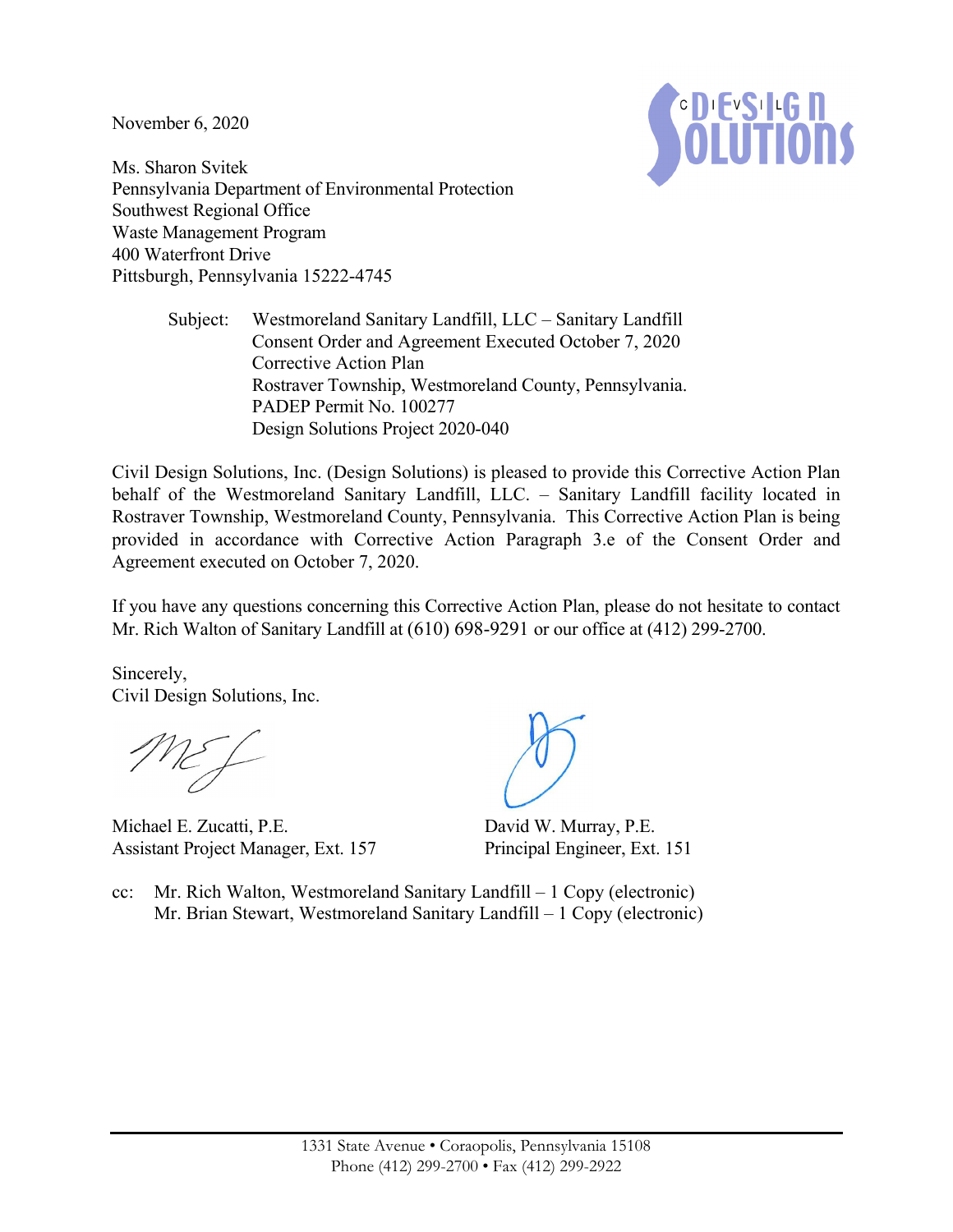This Corrective Action Plan has been prepared for the Westmoreland Sanitary Landfill (WSL) as required by Corrective Action Paragraph 3.e of the Consent Order and Agreement (COA) executed October 7, 2020. The following sections present a description of actions and procedures to be performed by the facility to address longer-term issues at the facility to minimize the risk of future violations.

## **Onsite Runoff and Stormwater Management**

WSL has been working to improve existing erosion and sedimentation controls as well as implement new controls as needed. WSL has removed sediment, reshaped and installed new rip-rap in approximately 1,250-lf of roadside channel, cleaned out multiple culverts and cleaned out over 2,000-lf of additional roadside channel in preparation of installing new riprap. Additionally, two (2) new culverts were installed from the entrance of the gas plant to pond C in accordance with the permit. A channel has been re-established behind the recently constructed wheel wash which will be lined with rip-rap.

The following ongoing work is currently being performed and considering the upcoming winter months, the work is estimated to be completed by June 2021.

- Pond C Upgrades including cleaning out sediment, replacing the existing riser structure, re-establishing the pond base and berm grades and inspecting / repairing the outlet channels as needed.
- Installing rip-rap in the previously excavated channel behind the wheel wash
- Inspecting, cleaning and repairing channels from Pond C to the outlet near the entrance of the landfill which empties into a tributary of Speers Run.
- Regrading the access road from the gas plant access road to the northwestern limit of the existing landfill footprint. This includes approximately 2,500-lf of roadway regrading activities to promote positive stormwater drainage into the roadside channels.

These ongoing and proposed improvements to the facilities stormwater management system are anticipated to greatly minimize onsite runoff and restore the intention of the stormwater management system. Following completion of these improvements, the stormwater management system will be re-evaluated if needed.

# **Leachate Seeps and Erosion Gullies**

WSL will work to minimize the presence of leachate seeps and erosion gullies by improving the process and procedure for the application of daily cover and intermediate cover. Additionally, temporary benches will be placed as needed on interim slopes to reduce erosion and more easily access leachate seeps for repair. WSL will designate a landfill employee as a responsible official to complete Daily Activity Reports and Weekly Inspection Reports that will include the inspection of daily cover, intermediate cover as well as the presence of seeps. The use of these forms will make landfill personnel more aware of the conditions of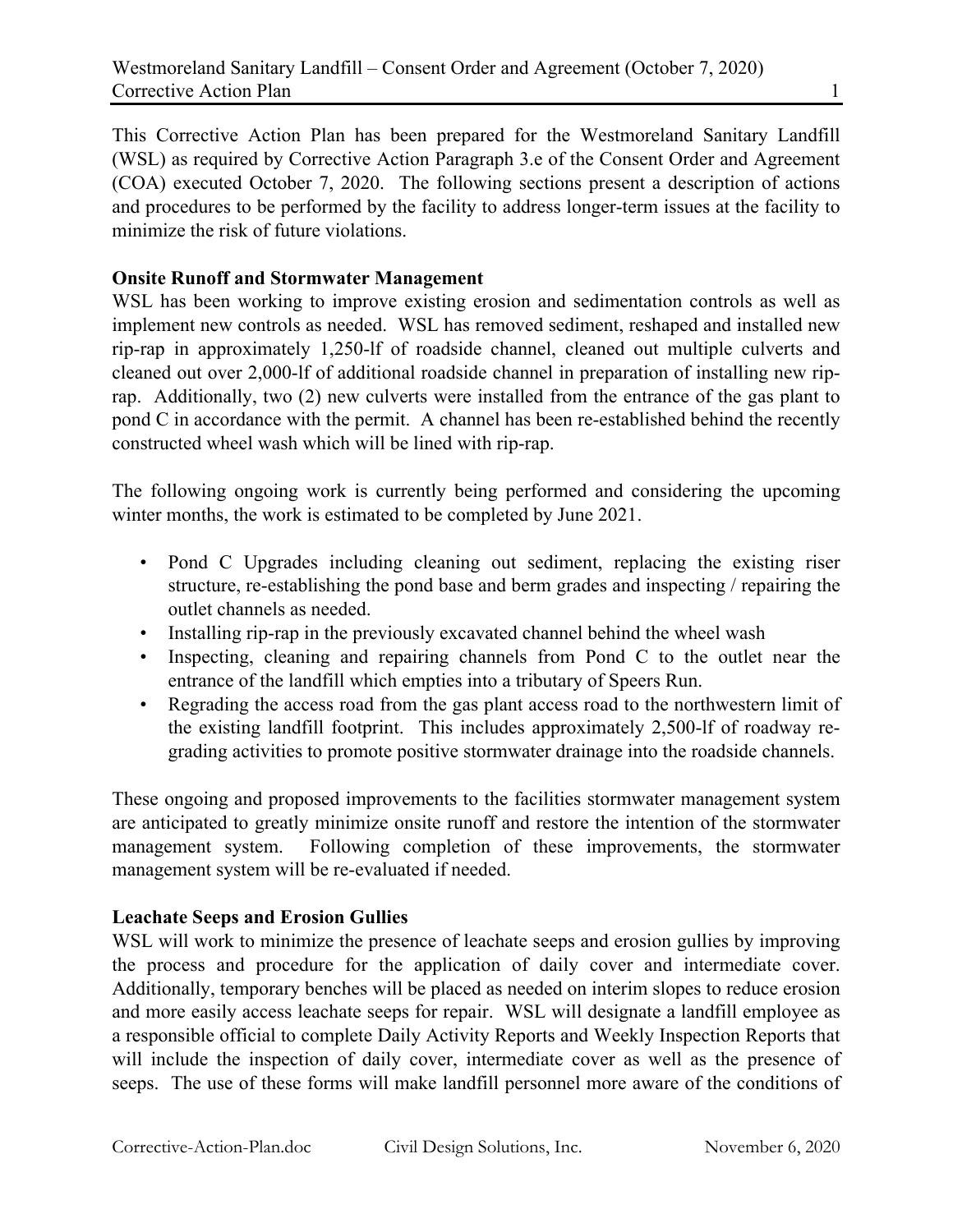the landfill to properly address any issues as needed.

An updated Form 14 is currently being prepared as required by Corrective Action Paragraph 3.h of the Consent Order and Agreement (COA) executed October 7, 2020. The updated Form 14 will be submitted to the Department for review and approval on or before November 6, 2020 and will include a Daily Activity Report log and Weekly Inspection Report that will be used by the facility to track daily operations as well as the overall condition of the facility. Following approval of the Form 14, the facility will begin completing the proposed Daily Activity Reports and Weekly Inspection Reports or utilize similar equivalent forms.

### **Intermediate Cover and Slope Requirements**

WSL will assign a responsible official for ensuring the daily operational items presented on the Daily Activity Report have been completed. The responsible official will also complete a Weekly Inspection Report which includes a review of vegetation, erosion, leachate seeps among other items related to slope requirements and the condition of the landfill. The completion of these forms will ensure the intermediate cover and slope requirements are being met in accordance with 25 Pa. Code Section 273.233. Should the intermediate cover or slope requirements not be met, the responsible official will notify the operations manager or another official in a supervisory role to ensure the items are corrected as needed.

The Daily Activity Report and Weekly Inspection Report are discussed further under the Leachate Seeps and Erosion Gullies section of this Plan.

### **Vegetation**

WSL will observe the conditions of vegetation on the intermediate cover slopes on a daily basis through completion of the Daily Activity Report. Vegetation on the final cover slopes as well as other vegetated areas outside of the waste disposal footprint will be observed on a weekly basis through completion of the Weekly Inspection Report. Stressed or absent vegetation will be noted by the responsible official and will be shared with the Landfill Manager to properly address areas of concern as needed.

Additionally, overall seeding of intermediate and final cover slopes will be performed biannually as needed. Stressed vegetation identified as part of daily or weekly observations will be repaired as needed. Seeding and vegetated areas will be tracked annually as part of the Annual Operation Report as required by 25 Pa. Code Section 273.313.

### **On-site Tracking of Mud and Access Road Maintenance**

The wheel wash, paved roads and unpaved roads will be inspected on a daily basis to reduce the potential for tracking of dirt of mud. WSL will assign a responsible official for ensuring these items, which are presented on the Daily Activity Report, have been completed. Should